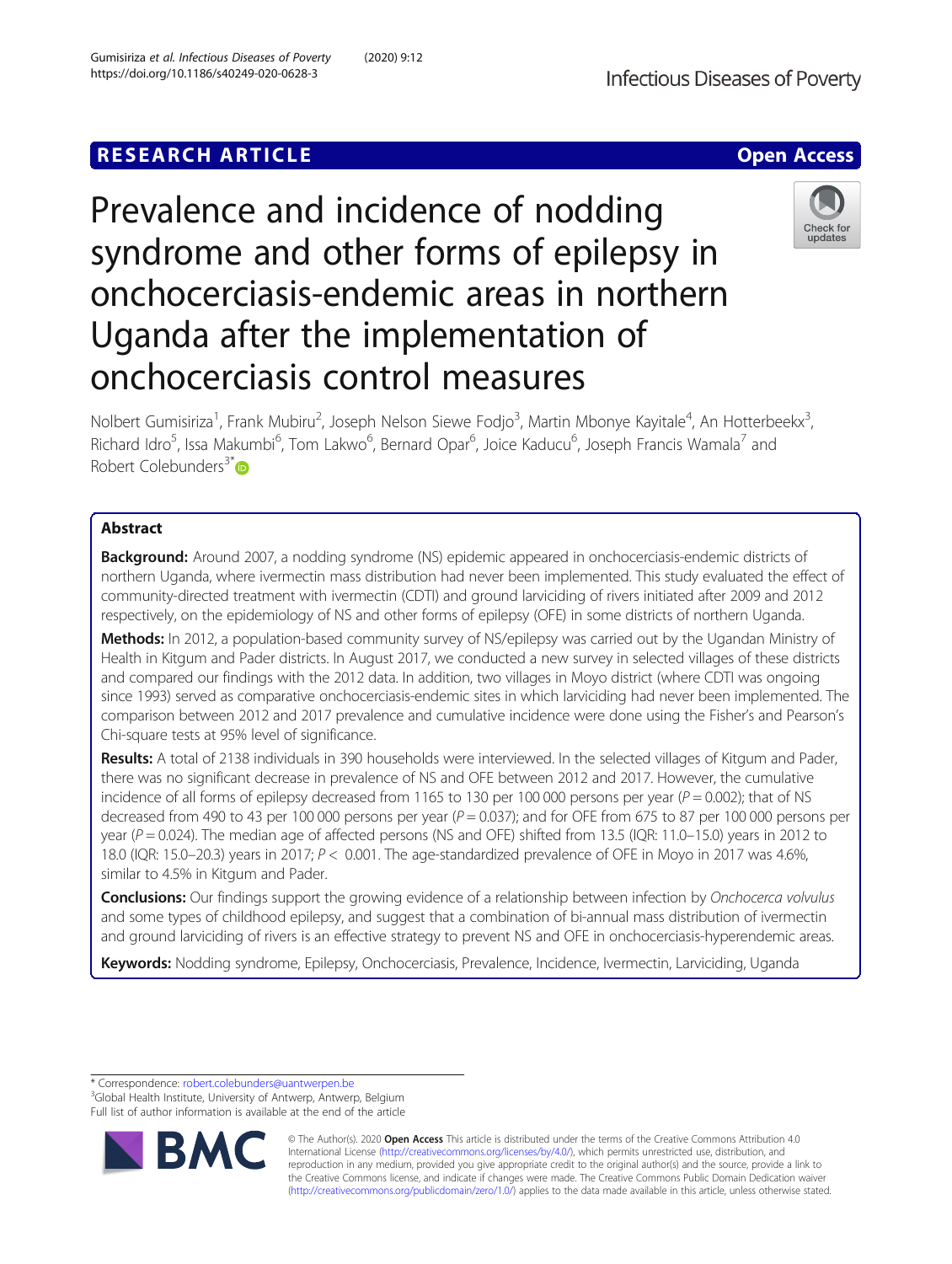## Background

Nodding syndrome (NS) is a neurological disorder that manifests with a unique epilepsy type characterized by repeated head nodding, often in association with progressive neurocognitive impairment and physical decline [[1](#page-10-0)–[3\]](#page-10-0). It has been suggested that NS should be considered as one of the clinical presentations of onchocerciasisassociated epilepsy (OAE) [[4](#page-10-0), [5\]](#page-10-0). However, the pathophysiology of how Onchocerca volvulus may cause epilepsy remains unknown. Most cases of NS have been described in the onchocerciasis-endemic regions in northern Uganda [[3,](#page-10-0) [6](#page-10-0)], western Uganda [[7\]](#page-10-0), South Sudan [\[8\]](#page-10-0), and the Mahenge area in Tanzania [[9\]](#page-10-0). More recent studies have reported nodding seizures among persons with epilepsy (PWE) in the onchocerciasis-endemic regions in Cameroon [[10](#page-10-0)] and the Democratic Republic of Congo [[11](#page-10-0)]. A high prevalence of epilepsy has also been reported in many onchocerciasis meso- and hyper-endemic regions [[12](#page-10-0)–[15\]](#page-10-0) particularly where transmission is poorly controlled [\[16](#page-10-0)–[19](#page-10-0)]. A study in an onchocerciasis-endemic region in the Mbam valley in Cameroon showed that the risk of developing epilepsy increased with increasing O. volvulus microfilarial density [[20](#page-10-0)].

In Uganda, a NS epidemic occurred in the three onchocerciasis-endemic districts of Kitgum, Pader, and Lamwo in the northern part of the country  $[1]$  $[1]$  (Fig. 1).

These three districts were among the most affected by the Lord's Resistance Army (LRA) civil war which took place between 1986 and 2006, and consequently hosted the highest number of Internally Displaced Persons (IDP) lodged in camps [\[21\]](#page-10-0). Several of these camps were located in onchocerciasis-endemic areas in close proximity to blackfly breeding sites. Due to the LRA insurgency, efforts to assess or control onchocerciasis in the area were compromised by insecurity (Table [1\)](#page-2-0). By the year 2000, the mapping of onchocerciasis-affected areas had been completed in all three districts and consistent annual community-directed treatment with ivermectin (CDTI) started in 2009. Biannual CDTI was implemented in 2013. The average CDTI coverage in northern Uganda progressively improved from 33% in 2011 to 70% after 2015 [[22\]](#page-10-0). In December 2012, the Government of Uganda launched vector control programs consisting of periodic ground larviciding of blackfly breeding areas in the three districts [[22](#page-10-0)–[24](#page-10-0)]. Aerial spraying was done as a one-off activity along the rivers Pager, Aswa and Agago which run through Kitgum, Pader and Lamwo districts resulting in a dramatic decrease of the blackfly population [[24\]](#page-10-0).

Since 2012, the number of new NS cases declined rapidly, with no new cases reported altogether since 2013 [[25\]](#page-10-0). However, it is not known whether the incidence of other forms of epilepsy (OFE) also decreased in the same region.

Given that the number of new NS cases have been declining since 2012 [\[25](#page-10-0)], we hypothesized that following the implementation of onchocerciasis control measures in the districts of Kitgum and Pader, the incidence of OFE decreased alongside that of NS. In addition, we compared the 2017 prevalence of epilepsy in Kitgum and Pader with the prevalence of epilepsy in Moyo, a neighbouring onchocerciasis-endemic district where CDTI had been implemented since 1993 but without vector control activities.

## **Methods**

#### Study sites

The study was carried out in three northern Uganda districts of Kitgum, Pader, and Moyo (Fig. 1). Kitgum stretches northwards from the northern border of Pader district to the southern border of South Sudan. Moyo is located in the North-Western part of Uganda, with river Nile forming its eastern border, and South Sudan on its northern border. The three districts have similar

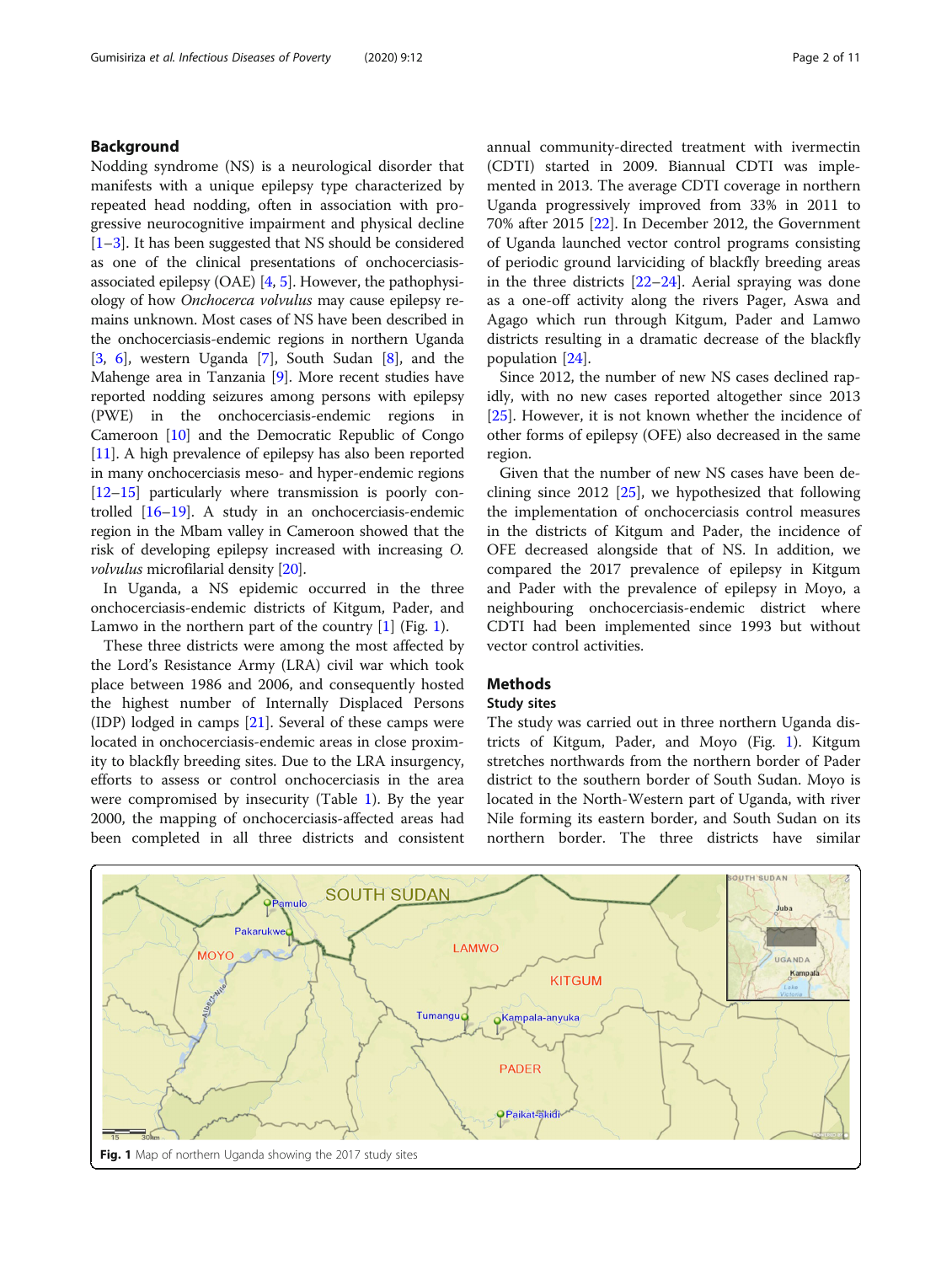| Year      | Kitgum and Pader districts                                                                | Moyo district           |
|-----------|-------------------------------------------------------------------------------------------|-------------------------|
| 1986-2006 | Lord's Resistance Army civil war interrupting onchocerciasis control efforts and programs |                         |
| 1993      | Partial mapping of onchocerciasis                                                         | Start of annual CDTI    |
| 1994-2008 | Ivermectin only passively distributed                                                     |                         |
| 2008      | Onchocerciasis mapping completed                                                          |                         |
| 2009      | Start of consistent annual CDTI                                                           |                         |
| 2012      | Start of vector control (river larviciding $+$ aerial spraying)                           |                         |
| 2013      | Start bi-annual CDTI                                                                      | Start of bi-annual CDTI |

<span id="page-2-0"></span>Table 1 A timeline of onchocerciasis control activities, carried out in Kitgum, Pader and Moyo districts

CDTI Community-directed treatment with ivermectin

environmental characteristics, marked by bushy vegetation and an extensive network of water bodies. The population is settled in clusters of extended family homesteads with subsistence farming as their main activity.

## Study procedures

## The 2012 survey in Kitgum, Pader and Lamwo districts

In July 2012, the Uganda Ministry of Health with local and international partners (World Health Organization [WHO], Centers for Disease Control and Prevention in the United States [CDC], African Field Epidemiology Network [AFENET], Makerere School of Public Health [MakSPH], etc.) carried out a house-to-house survey in all the villages of Kitgum, Pader and Lamwo districts, to establish the prevalence and epidemiological distribution of NS and epilepsy. These districts were purposively selected because they were the most affected by the NS epidemic, based on the national surveillance health reports. Village leaders carried out a census of all households in the village assisted by Village Health Teams (VHT). VHT are community volunteers who are identified by their community members and are given basic training by the Uganda Ministry of Health on major health programs so that they can mobilize and sensitize communities to actively participate in and utilize the available health services, including mass drug administration for neglected tropical diseases. Prior to the 2012 survey, these VHT were trained to identify NS and epilepsy cases using simplified community-based definitions [[1\]](#page-10-0). The VHT in conjunction with the village leaders visited each household in their respective village and inquired from the household head or a responsible adult if there were any household residents suspected of having NS or OFE including the deceased cases. They used a simplified paper-based tool to collect this information (see Additional file [1](#page-9-0)). The community case definition of NS was: any person with observed or reported episodes of head nodding ("luc luc", local word for NS), and that of epilepsy as any person with epileptic seizures ("olili" or "lili" or "cimu", local word for OFE). Differentiation of NS and OFE was taught to the VHTs through dramatization of commonly observed symptoms like;

muscle jerks and contractions, mouth-frothing, loss of sphincter control and loss of consciousness. If a person presented with nodding seizures but also muscle jerks and contractions, mouth-frothing, loss of sphincter control and loss of consciousness this person was considered to have both "luc luc" and "lili".

As a follow-up of the 2012 survey described above, the CDC in conjunction with the Ugandan Ministry of Health (MOH) conducted a single-stage-cluster survey in March 2013. The aim of this survey was to systematically assess and validate the prevalence of NS cases in northern Uganda  $[26]$  $[26]$ . Thirty parishes were selected by single-stage cluster sampling with probability proportional to size; 20–30 children (aged 5–18 years) with reported head nodding were selected per parish using simple random sampling without replacement. VHT called selected persons and their caregivers to a central meeting point at a specified date and time. Trained and supervised local clinicians subjected the children to a standardized tool that applied the 2012 consensus case definition of NS [\[1](#page-10-0), [26](#page-10-0)].

## The 2017 survey in Kitgum, Pader, and Moyo

In August 2017, a house-to-house survey was carried out in selected villages of Kitgum, Pader and Moyo districts. Villages in Kitgum and Pader were randomly selected from the parishes with the highest prevalence of NS during the 2012 survey. The reason for selecting these high prevalence parishes was to allow us to demonstrate the effect of the onchocerciasis elimination measures with a relatively small population sample size. The parishes selected in Kitgum were: Lamit (Tumangu village) and Okidi (Kampala-Anyuka village). In Pader, Angole parish (Paikat-Akidi village) was selected. Given that the 2012 prevalence of NS in the parishes of Lamwo district was much lower (maximum of 2.9%) than most parishes in Kitgum and Pader, we did not include villages of Lamwo in the 2017 survey. In Moyo district, the villages of Pakarukwe and Pajakiri-North were randomly selected from among onchocerciasis-endemic parishes, as reported by the national health management information system (HMIS).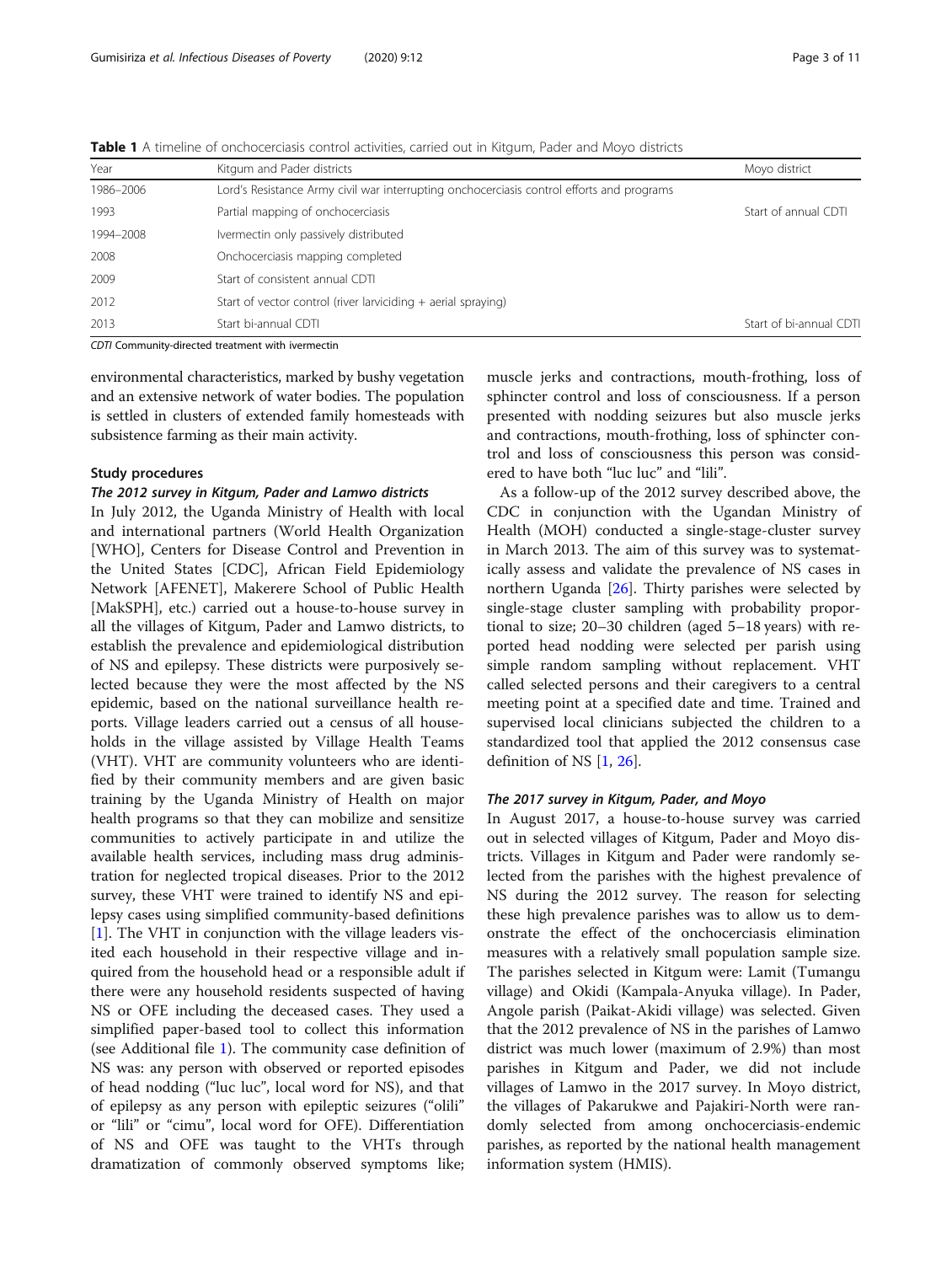A two-stage epilepsy diagnosis method was used. Firstly, like in 2012, the trained VHT carried out a complete house-to-house screening of the entire village, during which demographic data was collected and suspected cases of NS and other forms of epilepsy identified. A household was defined as family members who ate from a common pot. The VHT asked the head of the household or any responsible adult present, the same two questions that were asked during the 2012 survey i.e. whether a family member was affected by "luc luc" (NS) or "lili" (OFE). Additionally, the VHT administered a locally adapted and pre-tested 5-question screening data collection tool for epilepsy [\[27\]](#page-10-0). The five questions were: 1) Loss of consciousness with either urine on self and/or drooling; 2) Absence(s) or loss of contact with the surrounding of sudden onset and of brief duration; 3) Jerking or uncontrolled abnormal movement (convulsion) of the limb(s) of sudden onset and lasting for a few minutes; 4) Sudden onset of brief, strange body sensations, hallucinations or illusions, be they visual, auditory or olfactory; 5) Previously told that he/she has epilepsy [[27\]](#page-10-0). In Moyo, the NS question was not asked by the VHT because a local word for NS did not exist. However, the investigating clinicians questioned all suspected epilepsy cases about a history of nodding seizures; this was done in all study sites including Moyo.

Any household member who answered positively to at least one screening question was suspected to have epilepsy. During the second stage, persons suspected to have epilepsy underwent a comprehensive clinical and neurological assessment by physicians or trained clinical officers to confirm or reject the diagnosis of epilepsy and to specify the seizure type. All consenting persons with probable NS or OFE were finger-pricked to test for the presence of O. volvulus-specific Ov16 IgG4 antibodies using rapid diagnostic tests (RDT) (Standard diagnostics Inc., Gyeonggi-do, Republic of Korea).

#### Definitions

A case of epilepsy was a person who had experienced at least two unprovoked seizures with a minimal time difference of 24 h between the two events [\[28](#page-10-0)].

A case of NS was defined as a person with head nodding seizures (repetitive involuntary drops of the head towards the chest on two or more occasions) as confirmed by a trained clinician, that occurs in a previously healthy child  $|1|$ .

A case of OFE was a case of epilepsy, without a history of nodding seizures.

#### Data management

All data collection tools used during the 2012 and 2017 survey are available as Additional file [1](#page-9-0). During the 2017 survey, VHT collected household survey data on paper which was then electronically captured using the software Epi-Info™ (CDC, Atlanta, USA) and then transferred to Microsoft Excel 2016 (Microsoft, Seattle, USA) for further cleaning. Physicians collected data on persons suspected to have epilepsy on electronic tablets via questionnaires developed on the Open Data Kit platform [\(https://opendatakit.org/](https://opendatakit.org/)). The collected data was further processed in Microsoft Excel 2016 and exported to Stata version 13 (StataCorp LLC, College Station,Texas, USA) for statistical analysis.

#### Statistical analysis

## 2012 prevalence of NS and OFE in Kitgum and Pader

We calculated the 2012 epilepsy prevalence using the population estimates of the selected villages during that period [[29](#page-10-0), [30](#page-10-0)]. Age-specific prevalence was obtained using the age structure obtained for each village during the 2017 survey.

## 2017 Prevalence of NS and OFE in Kitgum, Pader, and Moyo

For the 2017 survey, crude estimates for NS and OFE prevalence were calculated by dividing the number of confirmed cases by the total population of the households visited during the survey. For better comparison, differences in the age distribution of the study populations were overcome by applying direct standardization on the crude age-specific prevalence rates. We used the population age structure (age groups: 0–9, 10–19, 20–29, 30–34, 35–39, 40–44, ≥ 40 years) reported by Uganda Housing and Population Census as a reference population [[31](#page-10-0)]. To calculate the age-standardized prevalence of NS and OFE per village, we used the 2017 Uganda national bureau of statistics (UBOS) projected mid-year population estimates for each study village [\[31\]](#page-10-0).

We calculated the sensitivity and specificity of a positive answer to the questions "luc luc" and "lili" for a confirmed diagnosis of respectively NS and OFE. Given that no confirmation of "luc luc" and "lili" diagnosis was done in 2012, and as the same VHT were involved in 2012 and the 2017 surveys, the sensitivity/specificity of the "luc luc" and "lili" diagnoses obtained during the 2017 validation process were applied to correct the 2012 findings. The comparison between 2012 and 2017 prevalence was done using Fisher's and Pearson's Chi-square tests at 95% level of significance.

## Cumulative incidence of NS and OFE

The cumulative incidence (or incidence proportion) of NS/OFE in Kitgum and Pader was estimated using data from the 2 yr preceding the 2012 and 2017 surveys. For the period before biannual CDTI and river larviciding, the total number of NS with onset between 2011 and 2012 as revealed by the 2012 survey was halved to obtain the average number of incident cases per year. This was then divided by the total population of the study sites as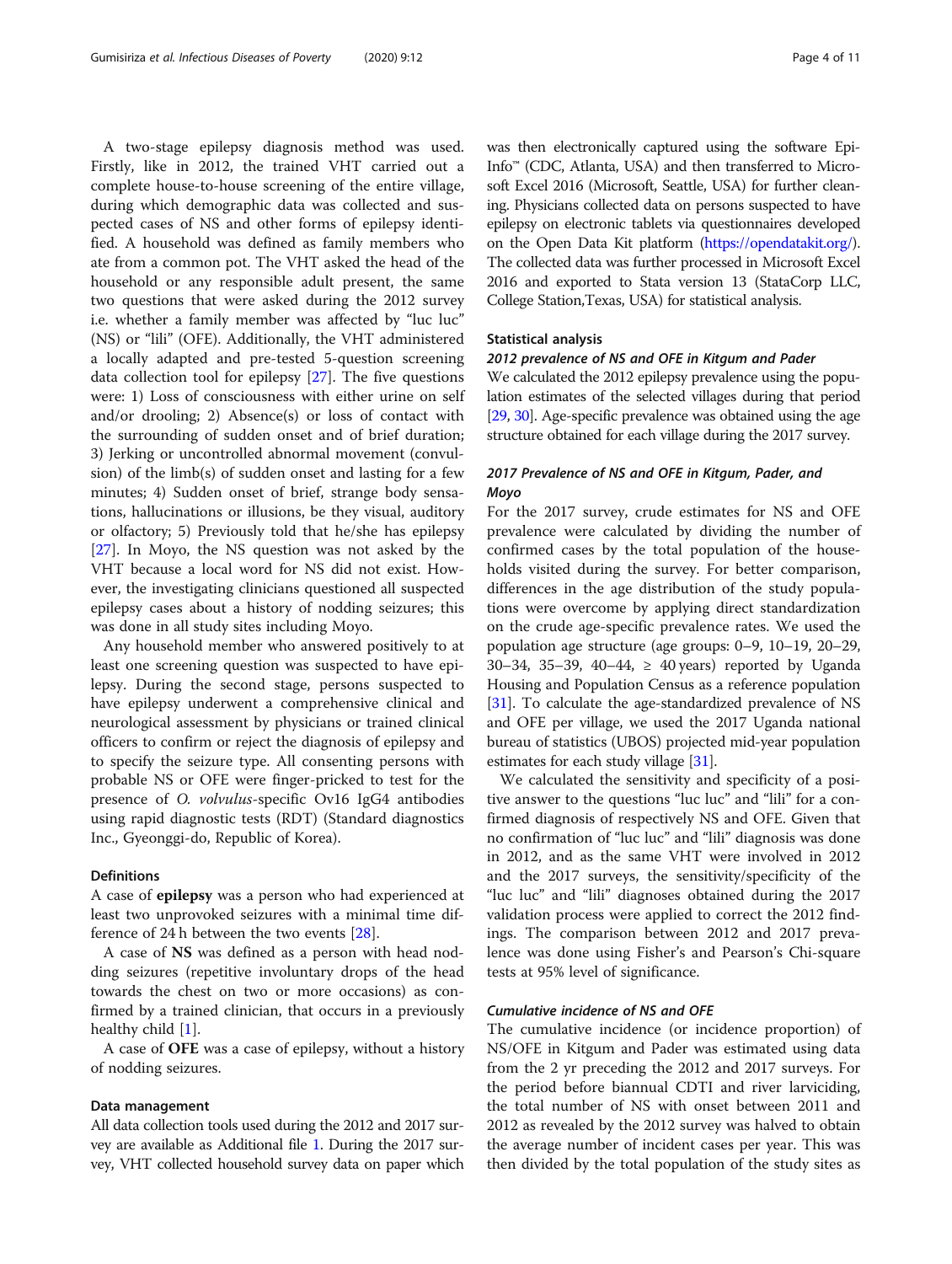<span id="page-4-0"></span>of 2012. Similarly in 2017, we summed the number of cases with onset between 2016 and 2017, divided by two to obtain the average number of incident cases per year, and used the 2017 survey population as the denominator. We assumed a stable village population for the 2 yr used to calculate incidence. The cumulative incidence was expressed per 100 000 persons per year. Given that cumulative incidence measures proportions, comparisons were done using the Chi-squared test.

## Results

## The 2012 household survey in Kitgum and Pader district

The number of new OFE cases every year had been relatively stable until the late 1990's when there was a sharp rise that peaked in 2007, followed by a decline in new cases after 2008 (Fig. 2). The earliest NS cases according to the 2012 data appeared in 1989; after 1998, the number of new NS cases began to rise in a similar time pattern as OFE cases.

## The 2017 household survey in Kitgum, Pader, and Moyo

In the three districts of Kitgum, Pader, and Moyo, a total of 390 households were visited from which 2138 persons were screened for epilepsy (Table [2\)](#page-5-0).

More than 95% of the households in every selected village participated. A total of 1598/2138 (74.7%) participants were aged below 30 years; the median age was 16 years (Interquartile Range [IQR]: 14–49). Death of a family member with epilepsy was reported by 21 (5.6%) households (24 deaths in 21 households). Overall, 1746 during the last mass distribution (April 2017). Of the household members screened, 163 were suspected to have epilepsy and the diagnosis was confirmed in 158/ 163 (96.9%) of them (Table [2\)](#page-5-0). Of the five individuals not confirmed to have epilepsy, four were diagnosed as febrile seizures and one as mentally disabled.

The median age of PWE was 19 years (IQR: 16–23), and the median age at onset of seizures was 9 years (IQR: 6–14). The most frequent seizure type, other than NS, was generalized tonic-clonic seizures. Among the PWE who had consented to Ov16 testing, the percentage of Ov16 seropositivity was 27.7% in Kitgum, 50.0% in Pader, and 36.4% in Moyo. Nine (32.1%) of the 28 persons with NS were Ov16 seropositive compared to 28/79 (35.4%) persons with OFE.

Based on 1147/1177 (97.5%) household members and 81/112 (72.3%) confirmed cases of NS/epilepsy in Kitgum and Pader who had complete information, we assessed the performance of the "luc luc" and "lili" questions for the diagnosis of confirmed NS/epilepsy as follows: sensitivity is 98.8% (80/81) and specificity is 97.0% (1034/1066). (The detailed characteristics of each screening question in the discrimination between NS and OFE are summarized in Table [3](#page-5-0).

## Prevalence of NS and OFE in 2017 in Kitgum, Pader, and Moyo

The highest crude prevalence of NS was observed in Pader (5.1% in Paikati-Akidi village). In Kitgum district,

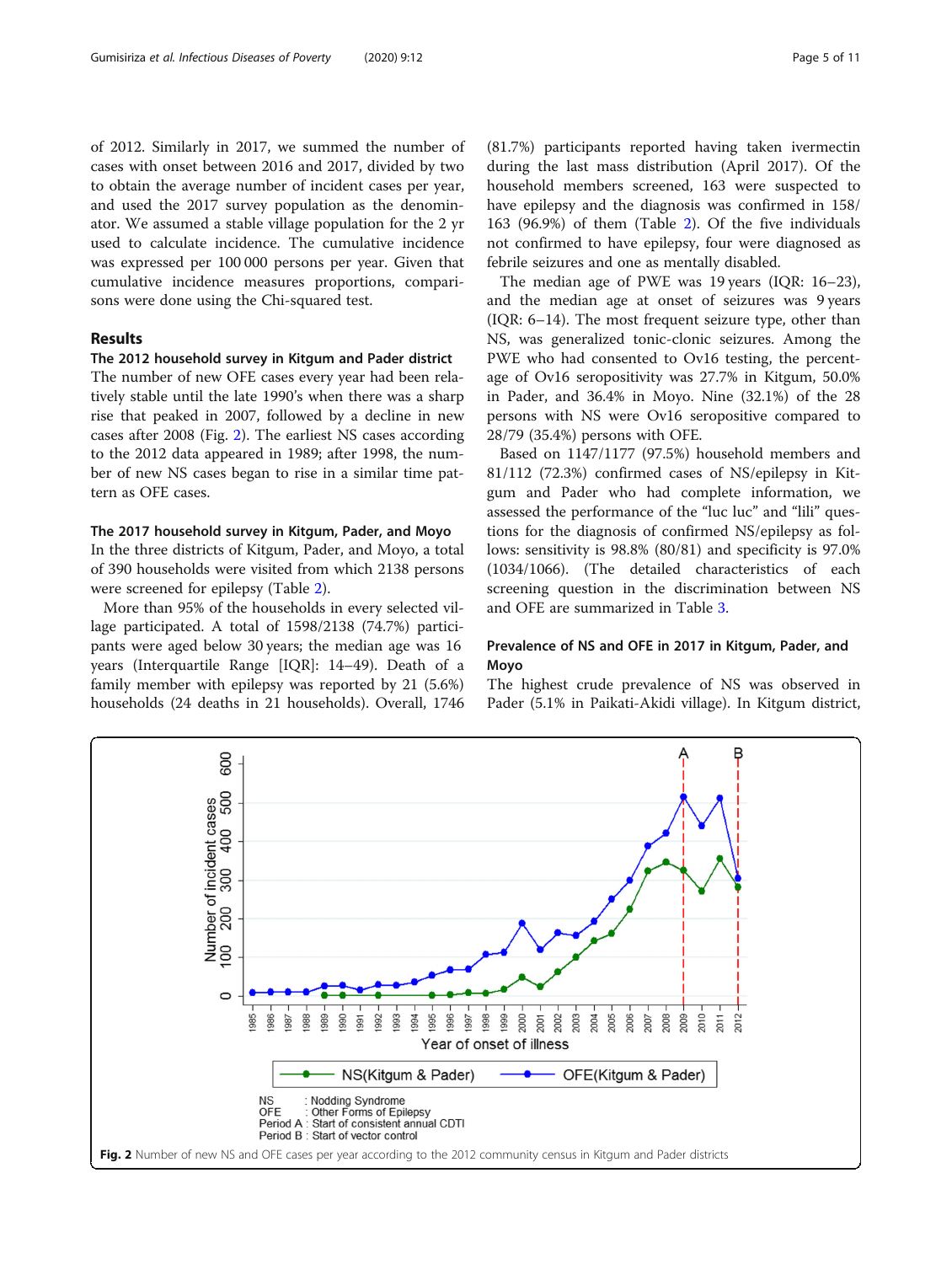<span id="page-5-0"></span>

| Table 2 Household and individual characteristics of the 2017 epilepsy survey (Kitgum, Pader and Moyo districts) |  |  |  |
|-----------------------------------------------------------------------------------------------------------------|--|--|--|
|-----------------------------------------------------------------------------------------------------------------|--|--|--|

|                                                         | Kitgum           | Pader            | Kitgum & Pader   | Moyo             |
|---------------------------------------------------------|------------------|------------------|------------------|------------------|
| Household characteristics                               |                  |                  |                  |                  |
| Number of households: n (%)                             | 142 (36.4)       | 55 (14.1)        | 197 (50.5)       | 193 (49.5)       |
| Median household size: n (IQR)                          | $6(4-8)$         | $6(4-8)$         | $6(4-8)$         | $5(3-7)$         |
| Agriculture as main activity: n (%)                     | 134 (94.4)       | 54 (98.2)        | 188 (98.9)       | 184 (95.3)       |
| Family history of death from epilepsy: n (%)            | 15(10.6)         | 2(3.36)          | 17(8.6)          | 7(3.6)           |
| Age (years) at death of PWE <sup>a</sup> : median (IQR) | $16(13-19)$      | $33(22-44)$      | $16(13-19)$      | $17(14-28)$      |
| Study population                                        |                  |                  |                  |                  |
| Number of participants: n (%)                           | 861 (40.2)       | 316 (14.8)       | 1177 (55.1)      | 961 (45.0)       |
| Age: median (IQR)                                       | $16(8-29)$       | $17(7-26)$       | $16(7-28)$       | $16(8-30)$       |
| Male gender: n (%)                                      | 419 (50.5)       | 163 (53.4)       | 582 (51.3)       | 442 (48.2)       |
| Ivermectin use in 2017: n (%)                           | 716 (83.5)       | 249 (79.6)       | 965 (82.5)       | 779 (81.2)       |
| Age distribution (years): n (%)                         |                  |                  |                  |                  |
| $0 - 9$                                                 | 258 (29.8)       | 98 (31.0)        | 356 (30.3)       | 279 (29.0)       |
| $10 - 19$                                               | 260 (30.2)       | 89 (28.2)        | 349 (29.7)       | 268 (27.9)       |
| $20 - 29$                                               | 131 (15.2)       | 61(19.3)         | 192 (16.3)       | 154 (16.0)       |
| $30 - 39$                                               | 77 (8.9)         | 20(6.3)          | 97(8.2)          | 93 (9.7)         |
| $\geq 40$                                               | 135 (15.7)       | 48 (15.2)        | 183 (15.6)       | 167 (17.9)       |
| Confirmed persons with epilepsy                         |                  |                  |                  |                  |
| Number of PWE <sup>a</sup> :                            | 83               | 29               | 112              | 46               |
| Male gender: n (%)                                      | 49 (59.0)        | 17 (58.6)        | 66 (58.9)        | 21(45.7)         |
| Female gender: n (%)                                    | 34 (41.0)        | 12(41.4)         | 46(41.1)         | 25(54.3)         |
| Age in years: median (IQR)                              | $19(16-22)$      | $16(14-18)$      | $18(16 - 20)$    | $23(15-36)$      |
| Age at seizure onset (years): median (IQR) <sup>b</sup> | $9(7-12)$        | $8(7-11)$        | $9(7-12)$        | $10(2-15)$       |
| Year of onset of seizures: median (IQR) <sup>b</sup>    | 2007 (2005-2010) | 2010 (2009-2012) | 2008 (2006-2011) | 2009 (2000-2012) |
| Positive Ov16 test: $n$ (%) <sup>c</sup>                | 13(27.7)         | 8(50.0)          | 21 (33.3)        | 16 (36.4)        |

IQR Interquartile range

 $PW$ E Persons with epilepsy, including those with nodding seizures b<sub>27</sub> missing

c Only a limited number of persons were tested (test not available or participant declined to be tested)

the crude prevalence of NS was 4.6 and 4.4% in Tumangu and Kampala-Anyuka villages respectively. On the other hand, OFE were more prevalent in the Kitgum district (7.8% in Tumangu and 4.2% in Kampala-Anyuka) compared to Pader (4.1% in Paikati-Akidi village). The 10–19 years age group was most affected by NS, while OFE were more frequent among the 20–29 years old. The prevalence of epilepsy in Moyo was 4.8%,

and no nodding seizures were reported. The difference in the age-specific prevalence of OFE between Moyo and other study sites was most significant in the 10–19 years age group  $(P = 0.005)$  (Table [4](#page-6-0)).

Using data collected during the 2017 survey, we observed that before 2007 there had been a gradual increase in new cases per year for both NS and OFE in Kitgum and Pader (Fig. [3\)](#page-7-0). There was a peak in 2007 for

Table 3 Performance of the screening questions "luc luc" and "lili" in diagnosing NS and OFE during the 2017 survey

|                                      | Yes to "luc luc" <sup>a</sup> or "Lili" <sup>b</sup> | Yes <sup>c</sup> to "luc luc" only, or to both "luc Luc" and "Lili" | Yes to "lili" only |
|--------------------------------------|------------------------------------------------------|---------------------------------------------------------------------|--------------------|
| Confirmed nodding syndrome: n (%)    | 38 (46.9)                                            | 33 (63.5)                                                           | 5(17.2)            |
| Other forms of epilepsy: $n$ (%)     | 42 (51.9)                                            | 18 (34.6)                                                           | 24 (83.8)          |
| Non-epileptic <sup>d</sup> : $n$ (%) | 1(1.2)                                               | 1(1.9)                                                              |                    |
| Total                                | 81                                                   |                                                                     | 29                 |

<sup>a</sup>Local term for nodding syndrome

**b**Local term for other forms of epilepsy

<sup>c</sup>Includes a history of nodding syndrome, with or without other forms of seizures (NS and NS+)

<sup>d</sup>Suspected case, but not confirmed as epilepsy NS Nodding Syndrome only, NS plus Nodding Syndrome and other seizures, OFE Other Forms of Epilepsy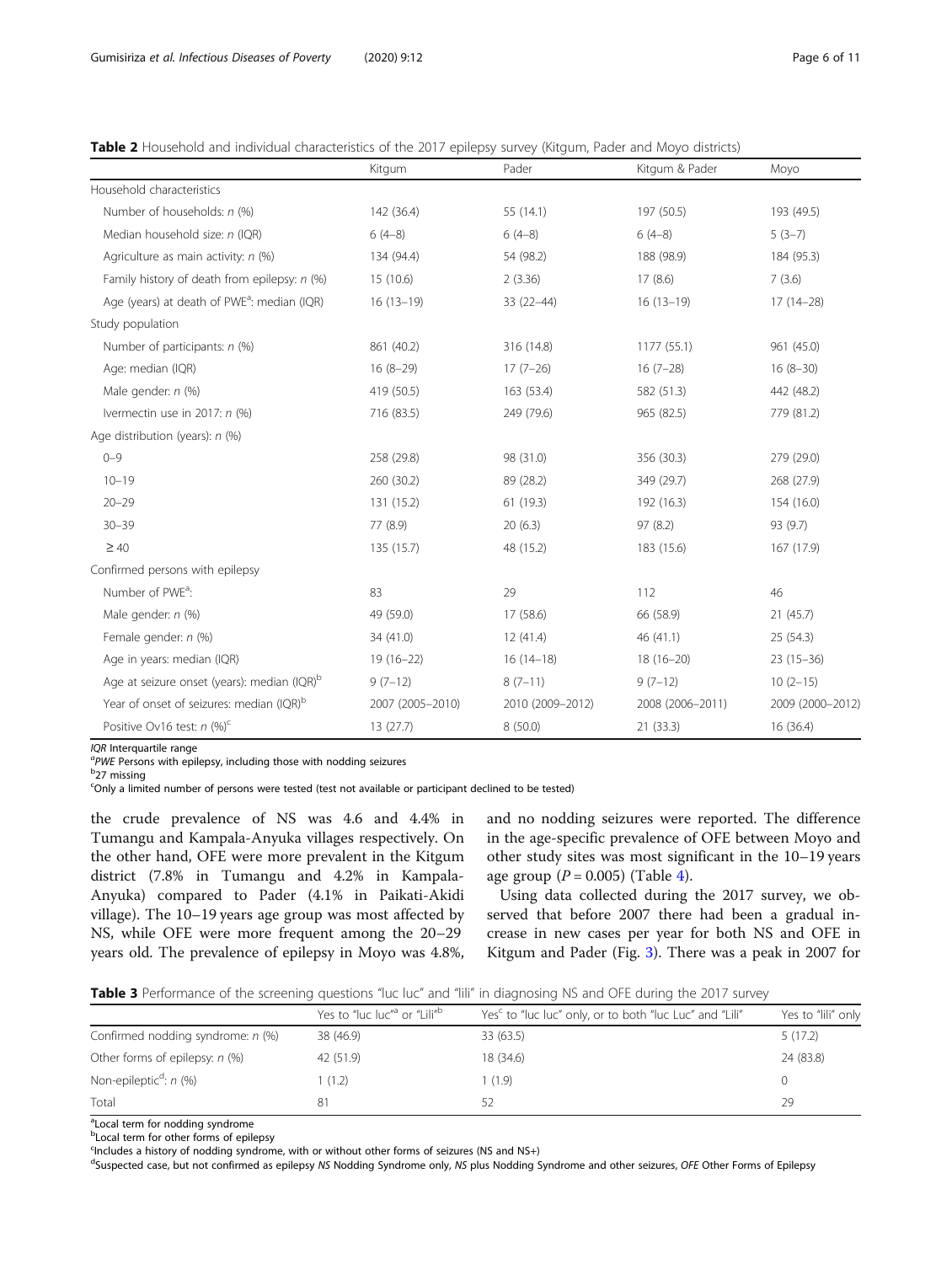|                                                 | Kitgum<br>$n = 861$ | Pader<br>$n = 316$ | Kitgum & Pader<br>$n = 1177$ | Moyo<br>$n = 961$ | $P$ -value           |
|-------------------------------------------------|---------------------|--------------------|------------------------------|-------------------|----------------------|
| NS and NS plus cases only                       |                     |                    |                              |                   |                      |
| Crude prevalence of NS: %                       | 4.3                 | 5.1                | 4.5                          | $\mathbf{O}$      | <b>NA</b>            |
| 95% confidence interval of prevalence           | $3.1 - 5.9$         | $3.0 - 8.3$        | $3.4 - 5.9$                  | $\mathbf{0}$      |                      |
| Age-standardized prevalence rate of NS: %       | 3.7                 | 4.4                | 3.8                          | $\mathbf{0}$      | <b>NA</b>            |
| Age-specific prevalence of NS: n (%)            |                     |                    |                              |                   |                      |
| $0-9$ years                                     | 1(0.4)              | 1(1.0)             | 2(0.6)                       | $\mathbf{0}$      | <b>NA</b>            |
| $10-19$ years                                   | 27 (10.4)           | 14(15.7)           | 41 (11.8)                    | $\circ$           | <b>NA</b>            |
| 20-29 years                                     | 9(6.9)              | 1(1.6)             | 10(5.2)                      | $\mathbf{0}$      | <b>NA</b>            |
| 30-39 years                                     | $\mathbf 0$         | 0                  | 0                            | $\mathbf{0}$      | <b>NA</b>            |
| $\geq$ 40 years                                 | $\mathbf 0$         | $\circ$            | $\Omega$                     | $\mathbf{0}$      | <b>NA</b>            |
| OFE only                                        |                     |                    |                              |                   |                      |
| Crude prevalence of OFE: %                      | 5.3                 | 4.1                | 5.0                          | 4.8               | 0.831                |
| 95% confidence interval of prevalence           | $4.0 - 7.1$         | $2.3 - 7.1$        | $3.9 - 6.5$                  | $3.6 - 6.4$       |                      |
| Age-standardized prevalence of OFE: %           | 5.1                 | 3.7                | 4.5                          | 4.6               | 0.98                 |
| Age-specific prevalence of OFE: n (%)           |                     |                    |                              |                   |                      |
| $0-9$ years                                     | 2(0.8)              | 2(2.0)             | 4(1.1)                       | 9(3.2)            | $0.089$ <sup>a</sup> |
| $10-19$ years                                   | 15(5.8)             | 8(9.0)             | 23(6.6)                      | 5(1.9)            | $0.005^b$            |
| 20-29 years                                     | 25 (19.1)           | 2(3.4)             | 27(14.1)                     | 17(11.1)          | $0.412^{b}$          |
| 30-39 years                                     | 1(1.3)              | 1(5.3)             | 2(2.1)                       | 4(4.3)            | $0.442$ <sup>a</sup> |
| $\geq 40$ years                                 | 3(2.2)              | 0                  | 3(1.6)                       | 11(6.6)           | 0.026 <sup>a</sup>   |
| All epilepsy cases (NS + OFE)                   |                     |                    |                              |                   |                      |
| Crude epilepsy prevalence: %                    | 9.6                 | 9.2                | 9.5                          | 4.8               | < 0.001              |
| 95% confidence interval of prevalence           | $7.8 - 11.9$        | $6.3 - 13.1$       | $7.9 - 11.4$                 | $3.6 - 6.4$       |                      |
| Age-standardized prevalence rate of epilepsy: % | 8.8                 | 7.9                | 8.3                          | 4.6               | < 0.001              |

<span id="page-6-0"></span>Table 4 The crude and age-specific prevalence of nodding syndrome and other forms of epilepsy in the 2017 survey, in Kitgum, Pader and Moyo districts

IQR Interquartile range, NS Nodding Syndrome only, NS plus Nodding Syndrome and other seizures, OFE Other Forms of Epilepsy, NA Not applicable, CI Confidential interval

<sup>a</sup>Fisher's exact chi-square test<br><sup>b</sup>Bearson chi square test Pearson chi-square test

OFE and in both 2007 and 2009 for NS. After 2013, there was a steady decline in the number of new cases of NS and OFE; eventually, no new case of NS was recorded for the year 2017.

## Comparison of prevalence and incidence of NS and OAE in selected villages in Kitgum and Pader districts between 2012 and 2017

Over a five-year period (2012–2017), the prevalence of NS and OFE did not change significantly in Kitgum and Pader. However, the cumulative incidence of all forms of epilepsy decreased from 1165 to 130 per 100 000 persons per year ( $P = 0.002$ ); that of NS decreased from 490 to 43 per 100 000 persons per year ( $P = 0.037$ ); and for OFE from 675 to 87 per 100 000 persons per year  $(P = 0.024)$ (Table [5\)](#page-7-0). The number of new NS cases per year dropped from four in 2012, to zero in 2017 (Fig. [3\)](#page-7-0).

## Comparison of ages of persons with NS and OFE in Kitgum and Pader districts between 2012 and 2017

Compared to the 2012 data, there was an age shift of PWE to older age groups in 2017. The median age of all persons with epilepsy shifted from 13.5 years (IQR: 11.0–15.0) in 2012 to 18.0 years (IQR: 15.0–20.3) in 2017;  $P < 0.001$  (Fig. [4](#page-8-0)).

## **Discussion**

The 2012 epilepsy survey shows that in the absence of onchocerciasis elimination measures, a simultaneous sharp increase in NS and OFE cases could occur as was observed in Kitgum and Pader (Fig. [2](#page-4-0)). We discussed the potential reasons for this increase in a previous publication [\[32](#page-10-0)]. Most likely, they are multifactorial and include the close proximity of IDP camps to the blackfly breeding sites, coupled with no access to ivermectin. Other factors that may have played a role could be the poor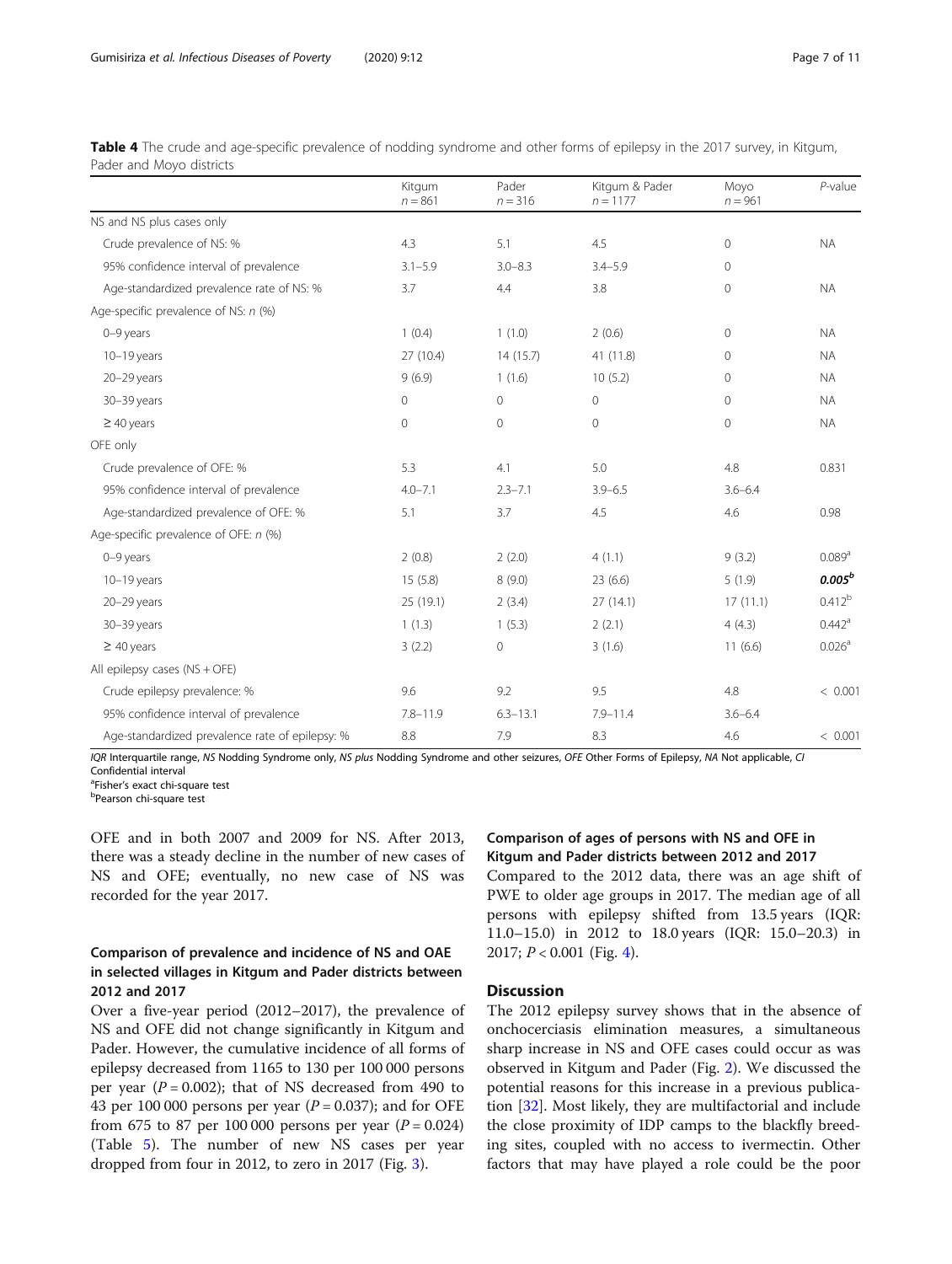<span id="page-7-0"></span>

nutritional status of the children during the war, making them susceptible to more severe O. volvulus infection as well as other health conditions. Another event that occurred prior to the NS epidemic was the theft of about 300 000 cows from the Acholi people in northern Uganda [[33](#page-10-0)]. This is relevant for onchocerciasis because these Onchocerca ochengi-infected cows may have played a protective role against human O. volvulus infection in these villages in the past [\[34](#page-10-0)].

Our 2017 epilepsy survey shows the effects of optimal onchocerciasis elimination interventions (aerial spraying of breeding sites, ground larviciding of rivers, and biannual ivermectin distribution) on the incidence and prevalence of both NS and OFE. In 2017, the prevalence of epilepsy in Kitgum and Pader remained high. This was expected because 5 yr of optimal onchocerciasis control may not be enough to alter the prevalence of OAE, especially if PWE is treated with anti-epileptic

| Selected villages                   | All forms of epilepsy |              | Nodding syndrome |             |             | Other forms of epilepsy |             |             |            |
|-------------------------------------|-----------------------|--------------|------------------|-------------|-------------|-------------------------|-------------|-------------|------------|
|                                     | 2012                  | 2017         | $P$ -value       | 2012        | 2017        | $P$ -value              | 2012        | 2017        | $P$ -value |
| Prevalence in Kitgum district       |                       |              |                  |             |             |                         |             |             |            |
| Kampala-anyuka: n (%)               | 54 (11.5)             | 47(8.5)      | 0.110            | 22(4.6)     | 24 (4.4)    | 0.798                   | 32(6.9)     | 23(4.2)     | 0.061      |
| Tumangu: n (%)                      | 24(10.1)              | 35(12.3)     | 0.392            | 10(4.2)     | 13(4.6)     | 0.811                   | 14(5.8)     | 22(7.8)     | 0.381      |
| Prevalence in Pader district        |                       |              |                  |             |             |                         |             |             |            |
| Paikati-akidi: n (%)                | 32 (11.9)             | 30(9.5)      | 0.347            | 13(4.8)     | 16(5.1)     | 0.905                   | 19(7.0)     | 14(4.4)     | 0.166      |
| Kitgum and Pader districts combined |                       |              |                  |             |             |                         |             |             |            |
| Prevalence: n (%)                   | 110 (11.2)            | 112(9.7)     | 0.251            | 45 (4.6)    | 53 (4.6)    | 1.00                    | 65(6.6)     | 59 (5.1)    | 0.134      |
| 95% CI of prevalence                | $10.6 - 14.8$         | $8.1 - 11.6$ |                  | $3.4 - 6.1$ | $3.5 - 6.0$ |                         | $5.2 - 8.4$ | $3.9 - 6.6$ |            |
| Cumulative incidence <sup>a</sup>   | 1165                  | 130          | 0.002            | 490         | 43          | 0.037                   | 675         | 87          | 0.024      |

Table 5 Comparison of crude prevalence and incidence of nodding syndrome and other forms of epilepsy in Kitgum and Pader districts during the 2012 and 2017

2012 population distribution of: Kampala-anyuka:  $n = 469$ , Tumangu:  $n = 241$ , Paikati-akidi:  $n = 269$ 

2017 population distribution of: Kampala-anyuka:  $n = 552$ , Tumangu:  $n = 284$ , Paikati-akidi:  $n = 317$ 

All comparisons done using Pearson chi-square test

CI Confidential interval

<sup>a</sup>Cumulative incidence per 100 000 persons per year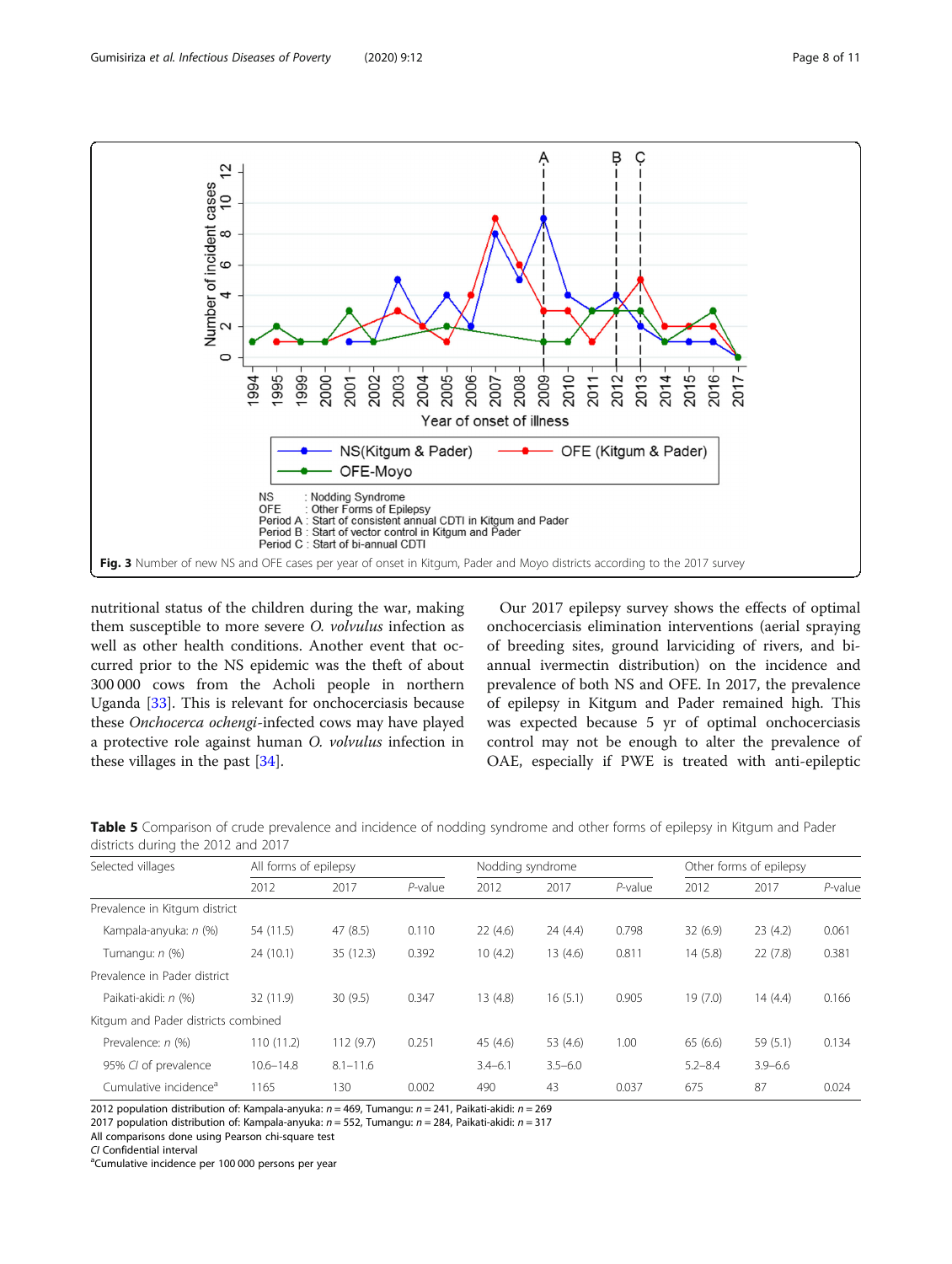drugs such that they survive and therefore do not exit the patient pool for several years.

The high prevalence of epilepsy in Moyo is not surprising because the villages included in this study were also located in an onchocerciasis-endemic region. Despite long-standing annual, then later bi-annual distribution of ivermectin in Moyo, the number of new epilepsy cases remained relatively stable every year. The average CDTI coverage in Moyo in the past decade has been greater than 85% [\[24](#page-10-0)], and the 2017 Ov16 seroprevalence among PWE in Moyo was 36.4%. Whether ongoing onchocerciasis transmission could be the cause of the persistently high epilepsy incidence observed in this district needs to be investigated. The medical history of most PWE excluded a number of common causes of epilepsy such as perinatal anoxia, brain trauma, cerebral malaria, and meningitis. It is possible however that neurocysticercosis was responsible for part of this high epilepsy prevalence.

In contrast to villages Moyo district, there was a steady decline of new epilepsy cases in Kitgum and Pader following the introduction of annual CDTI in 2009 and a further decrease after river larviciding was initiated in 2012. This suggests that in areas of high onchocerciasis endemicity, the combination of bi-annual ivermectin distribution and ground larviciding of rivers may offer better and faster protection of the population against OAE because it results in a rapid decrease of the microfilarial load in the population. Contrary to previous reports from the Ugandan Ministry of Health [[25\]](#page-10-0), we encountered 3 NS cases who reported an onset of the seizures after 2013. Potentially, a recall bias concerning the exact year of onset of NS could explain these late-onset cases.

The age shift observed in persons with NS and OFE to older age groups is most likely explained by a decreased incidence of OAE in the 5–18 years old age group and an increased survival because of increased access to antiepileptic treatment and better nutrition. Similar epidemiological trends of NS and OFE suggests that both conditions may be sharing the same risk factors and etiological agent. The Ov16 seroprevalence obtained using the rapid test was similar among persons with NS and OFE, and much lower than the 66.7% Ov16 ELISA prevalence reported among NS cases in the same area in 2009 [[6\]](#page-10-0). The low Ov16 prevalence in 2017 corroborates with the findings of Weil et al. which showed a reduced sensitivity of the Ov16 rapid tests especially after treatment with ivermectin [[35](#page-10-0)]. The low level of Ov16 prevalence among OFE cases is also explained by the fact that in 2017 less PWE presented with OAE.

Our study illustrates the importance of strengthening onchocerciasis elimination programs, particularly in areas with high epilepsy prevalence. Recent epilepsy surveys in Cameroon and Tanzania have shown that annual CDTI has only a limited effect on the incidence of OAE [[19,](#page-10-0) [36](#page-10-0)]. A recent prospective study in Cameroon also showed that the risk to develop epilepsy depends on the microfilarial load during childhood [[20](#page-10-0)]. While it is known that the microfilarial load in an infected individual tends to increase with age, it has also been reported that children develop NS at an earlier age than OFE, while onchocercal blindness is observed in general only after the age of 20 years. This suggests that the microfilarial threshold to develop epilepsy is lower than for blindness; it also explains why annual CDTI may have decreased onchocercal blindness dramatically but does not seem to decrease the community microfilarial load enough to substantially impact the incidence of epilepsy.

While our study supports the growing epidemiological evidence that infection with *O. volvulus* may be directly or indirectly associated with epilepsy, the pathophysiological mechanism of how this may happen still needs to be elucidated. A recently published post-mortem study of five persons from northern Uganda who died of NS suggested that NS is a tauopathy and a neurodegenerative disease [[37](#page-10-0)]. However, these histopathological findings are most likely the consequence of NS rather than its cause. Indeed, we carried out another post-mortem study in the same area, among five persons with NS and four persons with another type of OAE. This study revealed similar neuroinflammatory histopathological changes with mild to sparse deposits of tau-immunoreactive neurofibrillary

<span id="page-8-0"></span>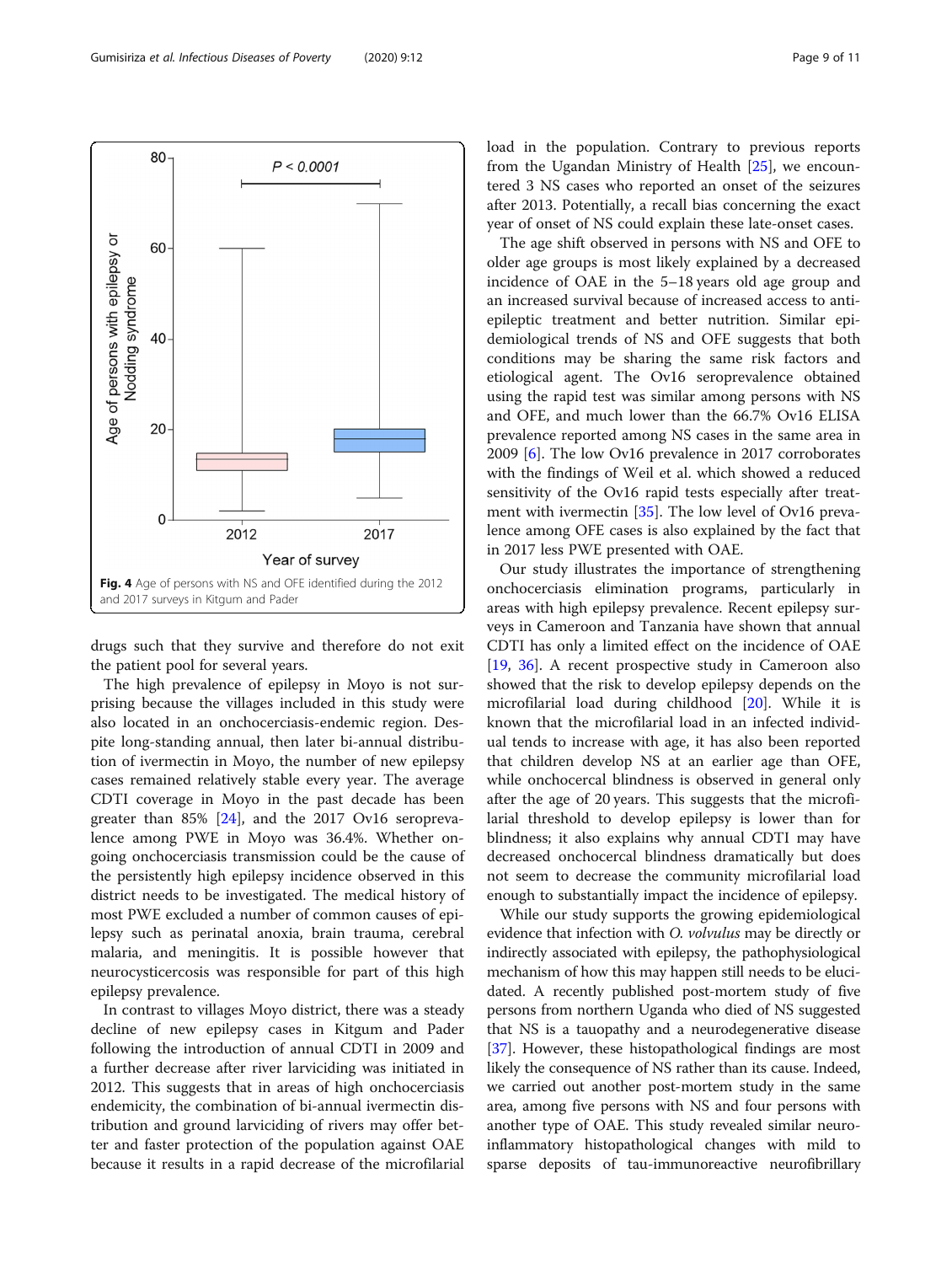<span id="page-9-0"></span>tangles in 4/5 persons with NS and 2/4 persons with another form of OAE, suggesting that NS and other forms of OAE are caused by a similar phenomenon  $[38]$  $[38]$ . The tau deposits most likely are induced by repetitive seizures [[39](#page-10-0)] with seizure-associated hypoxia [[40](#page-10-0)] and possibly repeated head injuries [\[41](#page-10-0)]. The decreasing incidence of both NS and OFE after strengthening onchocerciasis elimination measures suggests that both conditions may be O. volvulus-related.

The strength of our study is that it is a populationbased study comparing the same villages over time and comparing two different onchocerciasis foci exposed to different onchocerciasis control measures. However, our study also has several limitations. The 2012 and 2017 survey used slightly different methodologies, complicating the comparison of the prevalence and incidence data. Moreover, the diagnosis of epilepsy was mainly made by clinical officers or medical doctors but was not confirmed by a neurologist. In addition, no laboratory investigations were performed besides the Ov16 testing in some participants. Other causes of epilepsy were only excluded by medical history. The incidence of epilepsy in our study was based on interviewing PWE and not prospectively by an epilepsy surveillance system. A setback of this approach is the introduction of recall bias, especially regarding the year of epilepsy onset for PWE who had died before the surveys. Therefore our incidence data becomes less reliable as the year of onset is further in the past. Another limitation is the fact that a different team of clinical officers participated in the survey in Moyo; however, they had received the same training as those who investigated Kitgum and Pader districts and were supervised by the same medical doctor (NG).

Because there was no local word for NS in Moyo, it is possible that some NS cases could have gone unrecognized. In 2012, in the high epilepsy prevalence villages in Kitgum and Pader, the prevalence of NS might have been overestimated. Indeed, because of national and international attention about NS, children with OFE could have been reported by family members to have NS in order to attract more support and interest of funders (Wamala J, personal communication). Our 2017 survey results showed that 34.6% of the "luc luc" screened by the VHT were not confirmed to be NS cases but rather as OFE. This figure is only slightly lower than the 45% reported in the CDC/MOH validation study performed in 2013 [\[26](#page-10-0)]. The high specificity and sensitivity of the questions "luc luc" or "lili" for screening PWE, and the fact that these questions were asked during both surveys, increases the reliability of our findings when considering the overall prevalence and incidence of epilepsy (including NS) between 2012 and 2017.

## **Conclusions**

Our study illustrates the importance of the public health problem, not only caused by NS but also by OFE in places where onchocerciasis elimination measures are not implemented or are sub-optimal. The lesson learned from the epilepsy epidemic in northern Uganda is that onchocerciasis elimination strategies need to be revised and retargeted, taking into account OAE.

## Supplementary information

Supplementary information accompanies this paper at [https://doi.org/10.](https://doi.org/10.1186/s40249-020-0628-3) [1186/s40249-020-0628-3.](https://doi.org/10.1186/s40249-020-0628-3)

Additional file 1. 2012 Village Health Team (VHT) nodding syndrome case report form.

## Abbreviations

AFENET: African Field Epidemiology Network; CDC: Centers for Disease Control and Prevention; CDTI: Community directed treatment with ivermectin; IDP: Internally displaced persons; IQR: Interquartile pange; LRA: Lord's Resistance Army; MakSPH: Makerere School of Public Health; MOH: Ministry of Health; NS: Nodding syndrome; NS +: Nodding syndrome plus.; OFE: Other forms of epilepsy; RDT: Rapid diagnostic test; VHT: Village health teams; WHO: World Health Organization

#### Acknowledgments

We are grateful to all the doctors, clinical officers and VHT who performed the study; and the population of the villages for their participation.

#### Authors' contributions

MI, OB, RI, WJF, KJ, OB and LT participated in the 2012 survey. CR, GN, and MKM wrote the protocol. GN and CR coordinated the 2017 survey. GN and CR wrote the first draft of the paper. MF, SFJN, and HA performed the analysis and assisted in the writing of the paper. All authors critically reviewed and approved the final manuscript.

#### Funding

R Colebunders received funding from the European Research Council (ERC) grant number 671055, project title NSETHIO.

## Availability of data and materials

All collected data is confidentially kept at both the Global Health Institute, University of Antwerp (Belgium) and the Infectious Disease Institute in Kampala (Uganda). The datasets are available from the corresponding author on a reasonable request.

#### Ethics approval and consent to participate

The 2012 survey was performed by the Ugandan Ministry of Health as a non-research public health response activity. Ethical approval for the 2017 survey was obtained from the ethical committees of Lacor hospital in Gulu and the University of Antwerp and Ugandan National Council for Science and Technology (study reference HS77ES). Informed consent was obtained from all study participants and assent from children > 12 years old.

#### Consent for publication

Written informed consent was obtained from all persons described in this paper.

## Competing interests

The authors declare that they have no competing interests.

#### Author details

<sup>1</sup>Busitema University, Mbale, Uganda. <sup>2</sup>Infectious Disease Institute, Makerere University, Kampala, Uganda. <sup>3</sup>Global Health Institute, University of Antwerp, Antwerp, Belgium. <sup>4</sup>Department of Population Studies, School of Statistics Makerere University, Kampala, Uganda. <sup>5</sup>Department of Paediatrics and Child Health, College of Health Sciences, Makerere University, Kampala, Uganda.